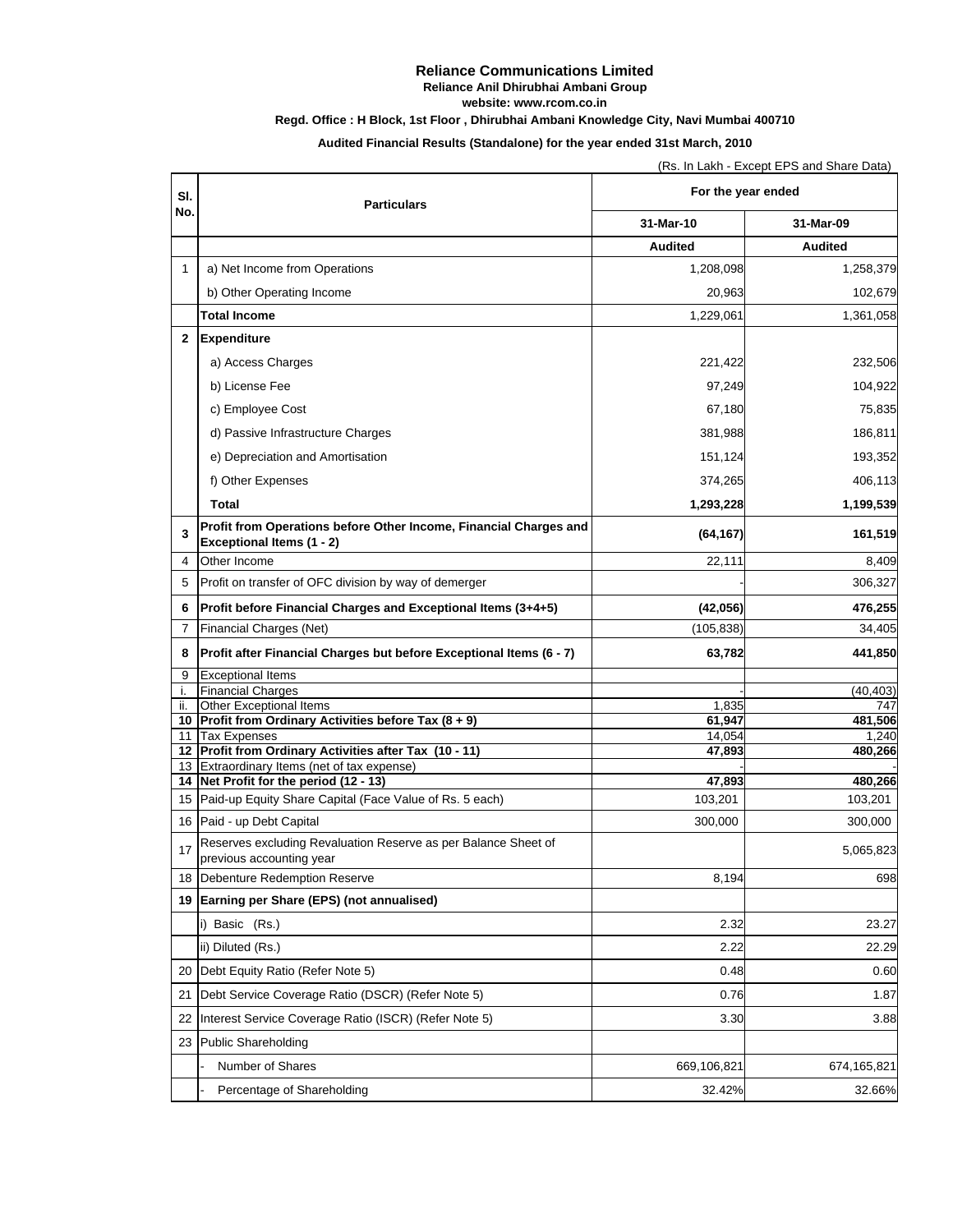| 24 Promoters and Promoter Group Shareholding                                                 |               |               |
|----------------------------------------------------------------------------------------------|---------------|---------------|
| a) Pledged / Encumbered                                                                      |               |               |
| - Number of Shares                                                                           | Nil           | 272,345,338   |
| - Percentage of Shares (as a % of the total shareholding of promoters<br>and Promoter Group) | N.A.          | 19.60%        |
| - Percentage of Shares (as a % of the total share capital of the<br>company)                 | N.A.          | 13.19%        |
| b) Non-encumbered                                                                            |               |               |
| - Number of Shares                                                                           | 1,394,920,060 | 1,117,515,722 |
| - Percentage of Shares (as a % of the total shareholding of promoters<br>and Promoter Group) | 100.00%       | 80.40%        |
| - Percentage of Shares (as a % of the total share capital of the<br>company)                 | 67.58%        | 54.15%        |

(Rs. In Lakh - Except EPS and Share Data)

#### **Segment wise Revenue, Results and Capital Employed**

**31-Mar-10 31-Mar-09 Audited Audited 25 Segment Revenue** a) Wireless 986,945 1,058,970 b) Global 414,057 417,958 c) Broadband 171,037 166,131 166,131 171,037 166,131 171,037 166,131 166,131 171,037 166,131 166,131 166,131 1 d) Others / Unallocated 8,409 **Total 1,574,780 1,651,468**  Less: Inter segment revenue (323,608) (282,001) **Net Income from Operations 1,369,467**  1,369,467 **1,369,467 1,369,467 1 (0) 26 Segment Results** Profit / (Loss) before Tax and Financial Charges from each segment a) Wireless 5,586 93,240 b) Global 8,605 51,304 c) Broadband 9,775 50,623 50,623 d) Others / Unallocated (66,022) (34,370) **Total 160,797 (42,056)**  Less : Financial Charges (Net) (105,838) 25,275 Less :Other Exceptional Items 1,835 747 Less : Profit on transfer of OFC division by way of demerger  $\overline{a}$  and the state of  $\overline{306,327}$ Less : Exceptional Items - Financial charges - (40,403)  $\frac{1}{2}$  (40,403) **Total Profit before Tax** 481,505 **27 Capital Employed** (Segment assets - Segment liabilities) a) Wireless 2,787,238 2,977,867 b) Global 169,314 205,056 c) Broadband 301,870 301,870 d) Others / Unallocated 4,774,597 **Total 7,518,170 8,259,390 Sl. No. For the year ended Particulars**